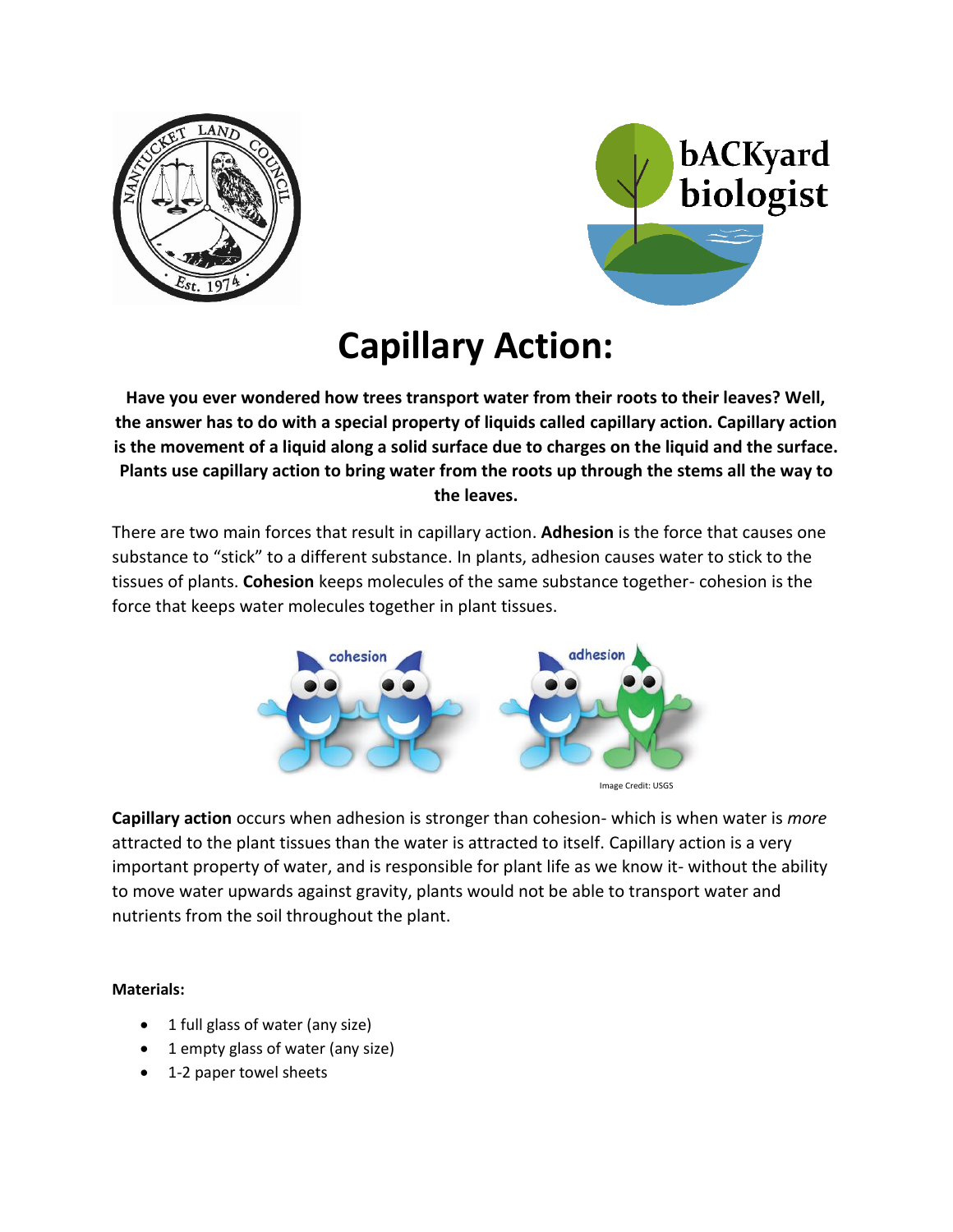#### **Instructions:**

- 1. Place your glasses, one full and one empty, next to each other on a table or counter.
- 2. Take a paper towel sheet and hold it vertically and fold in half twice so you have a long, skinny piece.
- 3. Twist this piece to form a "rope" of paper towel.
- 4. Place one end of the paper towel in the full glass of water, with the opposite end in the empty glass of water.
- 5. Leave the paper towel rope between the two glasses for 20 minutes.

#### **What to look for:**

Have you noticed any changes?

The water molecules will be more attracted to the molecules of the paper towel than they are to themselves- causing them to travel across the towel. As the end of the paper towel becomes too saturated with water to hold it, water drops off the towel and into the empty glass. As time goes on, the glass becomes fuller as adhesion continues to pull water molecules across the paper towel, into the glass with less water.

Leave your experiment overnight, noting which glass has more water. When you check on it after several hours, which glass has more water? At what point does the water **stop** traveling from one glass to another, and why do you think that is?

#### **Capillary action materials:**